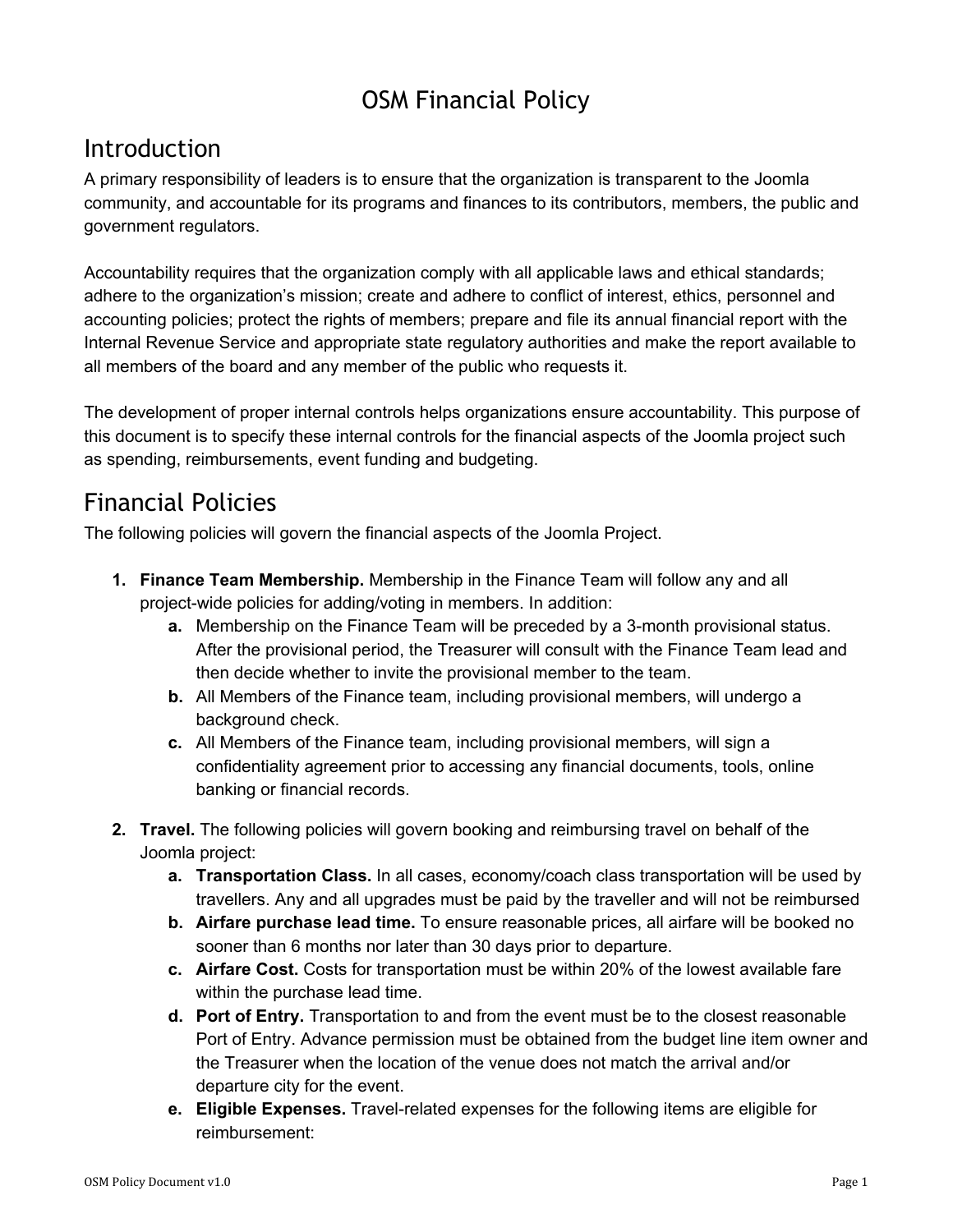- i. Transport to and from place of departure (eg. airport, bus station, train station) will be reimbursed. Use of private/personal vehicles will be reimbursed at the IRS mileage rate $<sup>1</sup>$ .</sup>
- ii. Parking at place of departure (eg. airport, bus station, train station). Please note maximum days below.
- iii. Transport to event city (eg. airline, train, bus).
- iv. Transport to and from event venue using taxi or public transportation will be reimbursed. Modern car services like Uber or Lyft are acceptable with the exclusion of their premium-tier services (i.e. Uber Black/Select).
- v. Event registration fees will be reimbursed.
- vi. WiFi expenses incurred while travelling to and from the event, and while attending the event, will be reimbursed up to  $$10.00^2$  per day.
- **f. Eligible time.** Reimbursements for daily expenses will be provided for the number of days of the event plus:
	- 1. one (1) day for events requiring up to 8 hours of travel.
	- 2. two (2) days for events requiring between 8 and 24 hours of travel.
	- 3. three (3) days for events requiring greater than 24 hours of travel.
- **g. Ineligible Expenses.** The following expenses will not be reimbursed under any circumstances:
	- i. Alcoholic beverages.
	- ii. Tips.
	- iii. Private cars and limousine services.
	- $iv.$  Expenses that promote any 3rd-party organizations or businesses, including those owned (in full or in part) by the traveller.
- **h. Documentation required.** Receipts for all expenses including, meals, taxis and incidental expenses — are required for all reimbursements.
- **i. Conflict of Interest.** When travel costs are paid by the project, it is important that travellers properly manage any real or perceived conflict of interest (see also: OSM Conflict of Interest policy document<sup>3</sup>). To manage Conflict of Interest, attendees will disclose any 3rd-party organizations they own (in full or in part) as follows:
	- i. By completing an annual COI disclosure form.
	- $ii.$  By disclosing any 3rd-party organizations they own (in full or in part) at the beginning of any talk.
	- $iii.$  By not wearing any branded clothes related to any 3rd-party organizations they own (in full or in part).
- **j. Exceptional circumstances.** On rare occasions, it may be necessary to book travel or incur expenses in a way that contradicts the above travel policy (i.e. illness preventing travel resulting in substitute speaker; cheap, last-minute flights). These rare exceptions will be approved or denied on a case-by-case basis by the Finance Team.

http://www.irs.gov/uac/Newsroom/New-Standard-Mileage-Rates-Now-Available;-Business-Rate-to-Rise-in-2015

<sup>&</sup>lt;sup>2</sup> All financial references in this document will be in US Dollars (USD) unless otherwise noted.

<sup>&</sup>lt;sup>3</sup> https://docs.google.com/document/d/1\_pR5\_UfddHuZ-IOFoN36SG8wXUODjFViv-beS9f5URM/edit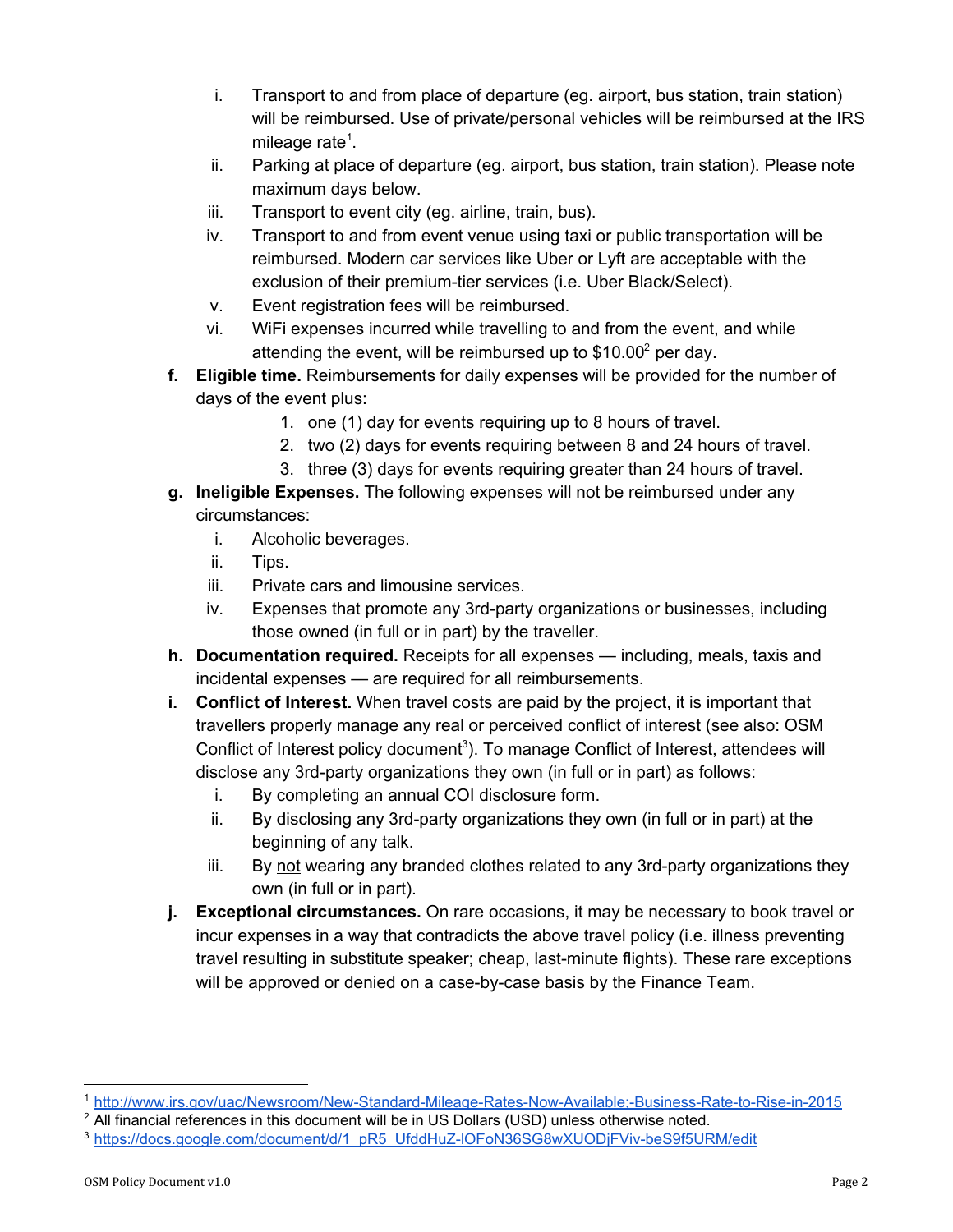- **k. Optional per diem limits.** Reimbursements for accommodations, meals, and incidental expenses may be limited to the calculated per diem lodging rates based on the event  $location<sup>4</sup>$ , at the discretion of the Treasurer.
- **3. Reimbursement processing.** To simplify reimbursements and the accounting of personally incurred expenses, the reimbursement workflow will adhere to these guidelines:
	- **a.** All reimbursements will be processed through the official, project-wide reimbursement  $form<sup>5</sup>$ .
	- **b.** Reimbursement requests must be submitted within sixty (60) days of the event or sixty within (60) days incurring the last expense in the request. Requests received after 60 days may be rejected at the discretion of the Treasurer.
	- **c.** For each person, one reimbursement will be processed per event/meeting.
	- **d.** Reimbursements will be only processed following the meeting.
	- **e.** Reimbursement by wire transfer will have a \$100.00 minimum payout threshold. Reimbursement requests below this threshold will be combined and processed when the threshold is exceeded. This threshold does not apply for PayPal reimbursement requests.
	- **f.** PayPal reimbursements will be in US dollars only using currency conversion rates<sup>6</sup> on the date of reimbursement submission.
	- **g.** Reimbursements will be approved by the appropriate line item owner. In the case of conflict of interest (i.e. self-approving reimbursements), the department head, Treasurer, or President/Vice-President will be called on for approval.
	- **h.** Reimbursements will be processed within 14 days of receipt of an approved request.
- **4. Payment Requests.** Requests for payment for products and services will be similar to the reimbursement request workflow and include similar approval steps.
- **5. Financial Transparency.** Every open source project needs to build [a culture of transparency](https://docs.google.com/document/d/1kJyBj22MzpjSMabwMJoZdIS3p0binHknPcIyyTKy-RA/edit?usp=sharing) [and accountability](https://docs.google.com/document/d/1kJyBj22MzpjSMabwMJoZdIS3p0binHknPcIyyTKy-RA/edit?usp=sharing)<sup>7</sup>, and maintain an expectation of auditing by federal and state agencies. items below will be implemented to facilitate this:
	- **a.** Financial decision making and responsibility will be decentralized by assigning a *line item owner* to each line item in the budget.
	- **b.** Line item owners will have the following responsibilities:
		- i. To be the primary decision maker on all expenditures from their line item.
		- ii. Maintain appropriate records and decision making documentation (if appropriate) for all expenditures.
		- iii. Serve as the main point of contact for all finance-related enquiries by the Finance Team.
		- iv. Upon request, provide complete project information to the Finance Team for line item-related projects.
	- **c.** If a line item owner leaves the project, the budget for the line item is frozen until a new owner is assigned.

<sup>&</sup>lt;sup>4</sup> Worldwide per diem rates will be calculated here: [http://www.defensetravel.dod.mil/site/perdiemCalc.cfm.](http://www.defensetravel.dod.mil/site/perdiemCalc.cfm)

<sup>&</sup>lt;sup>5</sup> Currently located at the following website [http://form.jotform.us/form/40025381813143.](http://form.jotform.us/form/40025381813143)

<sup>&</sup>lt;sup>6</sup> Historical currency conversion rates will be calculated here: <http://www.oanda.com/currency/converter/>

<sup>7</sup> https://docs.google.com/document/d/1kJyBj22MzpjSMabwMJoZdIS3p0binHknPcIyyTKy-RA/edit.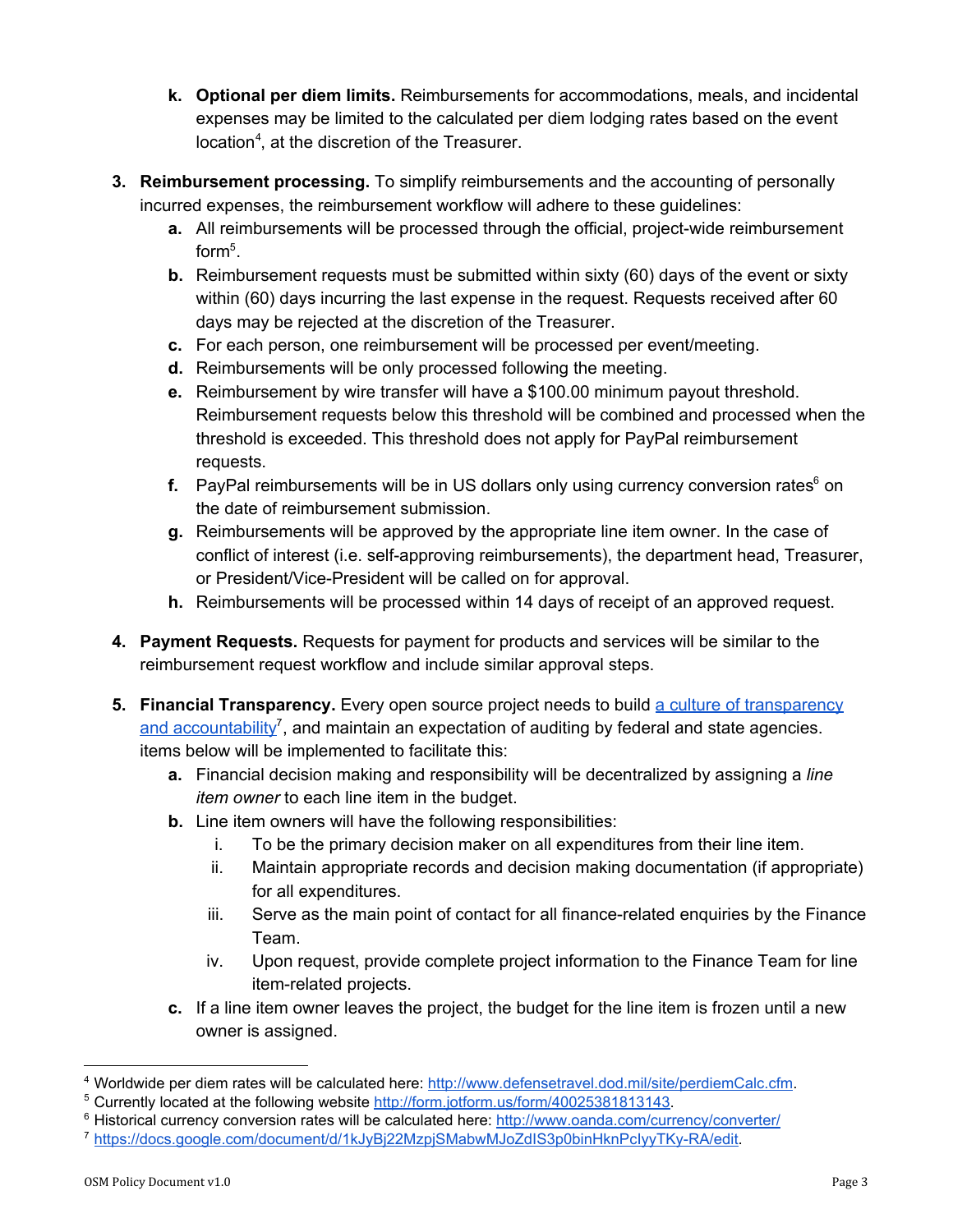- **d.** Banking transactions and reconciliation of said transactions will be decoupled and should not be performed by the same individual.
- **e.** Bank reconciliation will be performed monthly. *Budget vs. Actual* reports will be sent to line item owners each month following reconciliation.
- **f.** Accounting of the project's finances and organization of the budget will use the Unified Chart of Accounts from the National Center for Charitable Statistics<sup>8</sup>.
- **6. Funding for Joomla Events.** As a condition of funding/sponsorship for Joomla Days and related events, the events team will facilitate the signing of an agreement between event organizers (and/or organizing corporations) and OSM with the following terms:
	- **a.** The organizer(s) agree to protect and hold harmless Open Source Matters, its members, volunteers, and representatives from any cost, injury, and damage incurred by, or to any person, or property whatsoever, during the event. In the event of an action, court costs, expenses of litigation and reasonable attorneys' fees will be carried out by the event organizer.
	- **b.** The organizer(s) agree to abide by the terms of the Joomla Events Charter<sup>9</sup>.
	- **c.** The organizer(s) agree that funds/sponsorship will be returned if not used (i.e. if there is a budget surplus).
	- **d.** The organizer(s) agree that funds/sponsorship will be returned if the event is cancelled.
	- **e.** The organizers agree that no payments will be made to personal bank accounts or PayPal accounts. All receiving accounts must be associated with legally incorporated entities.
- **7. Requests for Proposals.** All new expenditures for permanent or semi-permanent assets and/or services with annual expenses projected to be in excess of \$10,000.00 will go through an RFP process to select the best vendor.
- **8. Legal and Financial Services.** Expenses for legal, financial and similar professional services will be paid for by the project and overseen by the governing body of the project.
- **9. Budgeting.** The budget process should focus on balancing expenses against revenue, providing funding for measurable goals, and personal accountability.

#### **a. Budget Process/workflow**

- i. Prior to beginning the budget process, the Finance Team will provide the following to all Budget Liaisons and/or Department heads:
	- 1. Estimate of total available funds (including annual revenue and transfers from reserves/savings) for the forthcoming year.
	- 2. An up-to-date report of the current year spending.
- ii. Set project-wide goals between teams and/or departments.
- iii. Collect budget requests for each goal containing the following information:
	- 1. Detailed expenses and/or revenue estimates including account numbers.
	- 2. Line item owner (i.e. decision maker for expenditures)
	- 3. "Why should this request be funded?"
	- 4. "When will the funds be required?"

<sup>&</sup>lt;sup>8</sup> The Unified Chart of accounts can be found online (*http://nccs.urban.org/projects/ucoa.cfm*) and in Appendix A.

<sup>&</sup>lt;sup>9</sup> The charter is found here:https://events.joomla.org/joomla-events-charter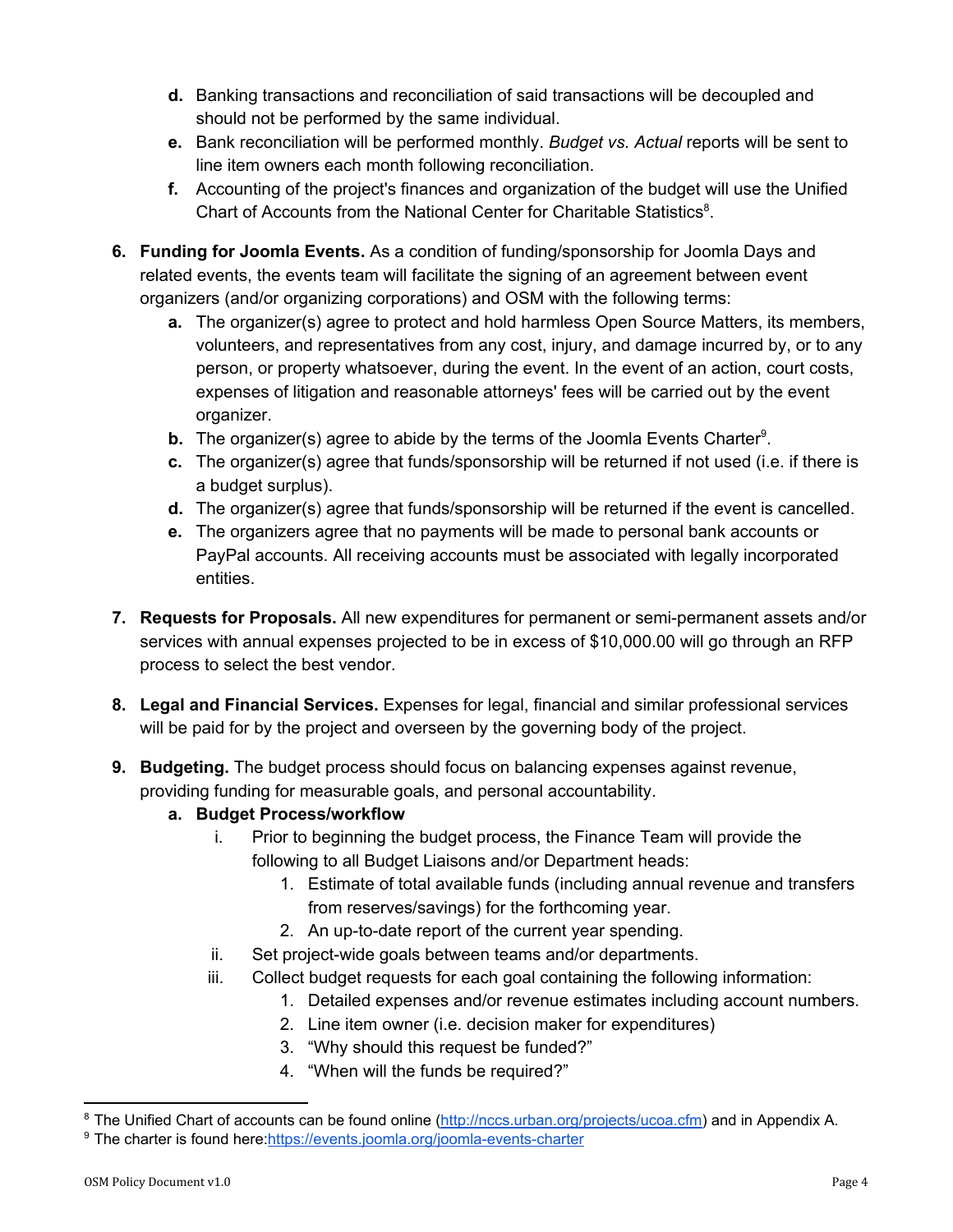- 5. "How will success will be measured?"
- 6. Does the request include operational expenses such as those for Google Apps, registration fees for existing domain names, hosting costs, GitHub, and prior contracted products/services?
- iv. Combine budget requests into a draft budget.
- v. Send draft budget for review to all proposed line item owners and department heads.
- vi. Send finalized budget for board approval.
- vii. Publicly share approved budget and project-wide goals on Joomla.org.

#### **b. Prioritization policy.**

- i. A prioritization policy is needed when the total requested budget exceeds the expected total available funds (including annual revenue and transfers from reserves/savings) for the forthcoming year. In this case the following method will be used to decide which budget request get priority:
	- 1. Operational expenses such as those for Google Apps, registration fees for existing domain names, hosting costs, GitHub, and prior contracted products/services — will be automatically approved.
	- 2. All other budget requests will be ranked<sup>10</sup> either (i) by an equal number of representatives from each leadership team or (ii) by each department head and the board of directors.
	- 3. Based on rankings an average priority will be assigned to each budget request.
	- 4. Requests will be approved in order of priority until the total amount of all approved requests matches the expected total available funds (including annual revenue and transfers from reserves/savings) for the forthcoming year less any operating expenses.
- **c.** Re-budgeting/reallocation. During the current fiscal year it might become clear that an allocated budget item(s) will not be used in it's entirety. A request for reallocating this budget may be submitted to the Board for approval and will consider the following points:
	- i. The current budget status.
	- ii. How well the new request meets one of the goals that were in the approved budget.
- **d. Transferring line item ownership.** When a line item owner (see *Budgeting*, above) leaves a team or can no longer serve as the decision maker for approving expenditures, the associated team or department will specify a new line item owner.
- **e.** Short-term budget resolution. When the budget for the forthcoming year has not been approved on or before the start of the fiscal year, operational expenses — such as those for Google Apps, registration fees for existing domain names, hosting costs, GitHub, and prior contracted products/services — will be automatically approved as a short-term budget resolution. Amounts and payment schedules for operational expenses from the last approved budget will be used until a new budget has been passed.

<sup>&</sup>lt;sup>10</sup> Cheap/simple tools like SurveyMonkey allow for easy ranking forms. eg. http://help.surveymonkey.com/articles/en\_US/kb/How-do-I-create-a-Ranking-type-question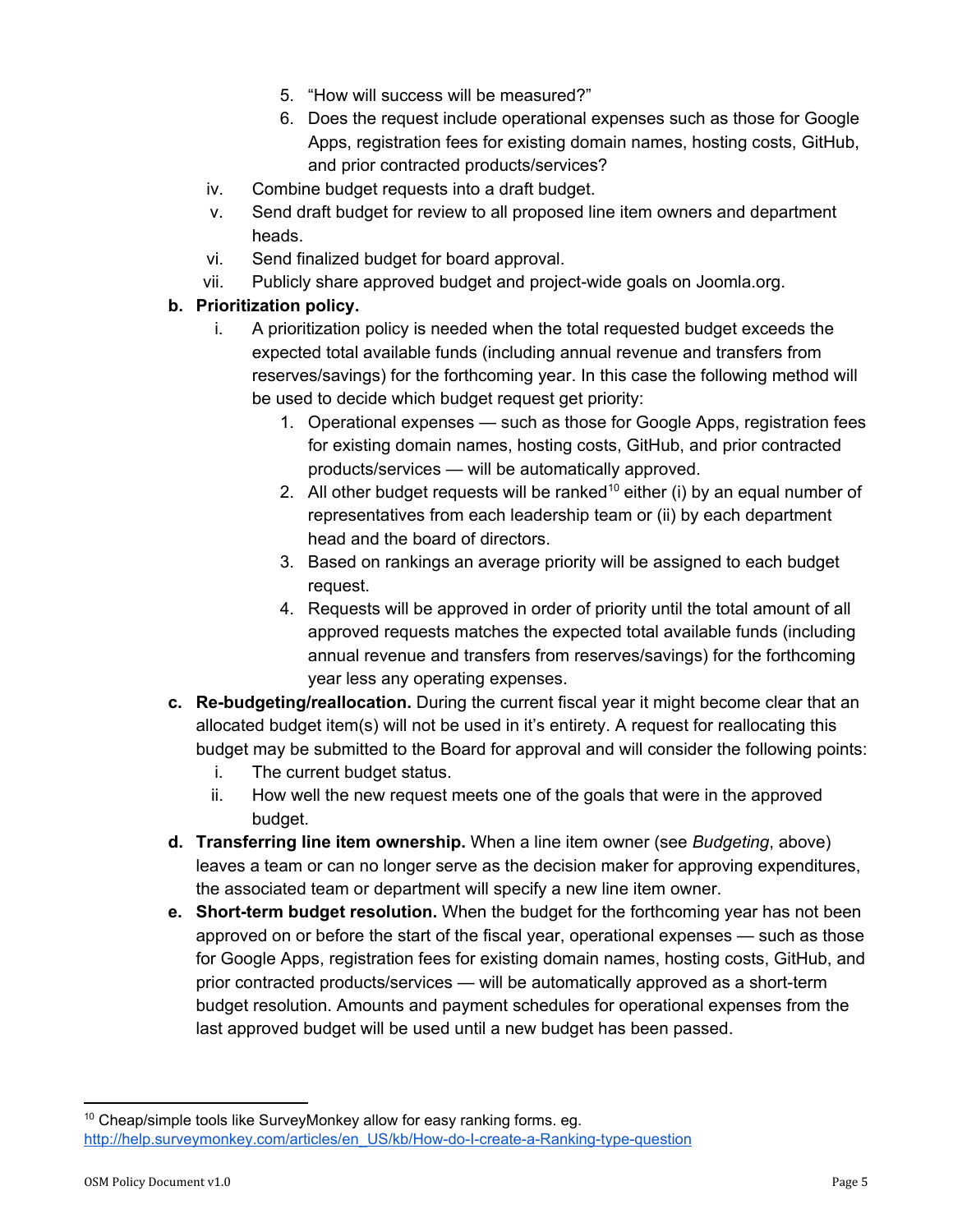- **10. Foreign Assets Control.** The Office of Foreign Assets Control (OFAC) of the US Department of the Treasury administers and enforces economic and trade sanctions against targeted foreign countries and regimes, terrorists, international narcotics traffickers, etc.. As an incorporated entity in the United States, Open Source Matters, Inc. will not knowingly send funds to nor receive funds from any country, corporation or individual listed in the OFAC database.<sup>11</sup>
- **11. Policy Changes.** This Financial Policy document should be reviewed annually by the Finance Team in consultation with any and all existing leadership teams and/or department heads. Any proposed changes must be approved using the accepted voting practices of the Joomla Project at the time of the proposed change(s).

<sup>&</sup>lt;sup>11</sup> OFAC countries can be found online:

http://www.treasury.gov/resource-center/sanctions/Programs/Pages/Programs.aspx. The complete, searchable database is also available here:<https://sdnsearch.ofac.treas.gov/>.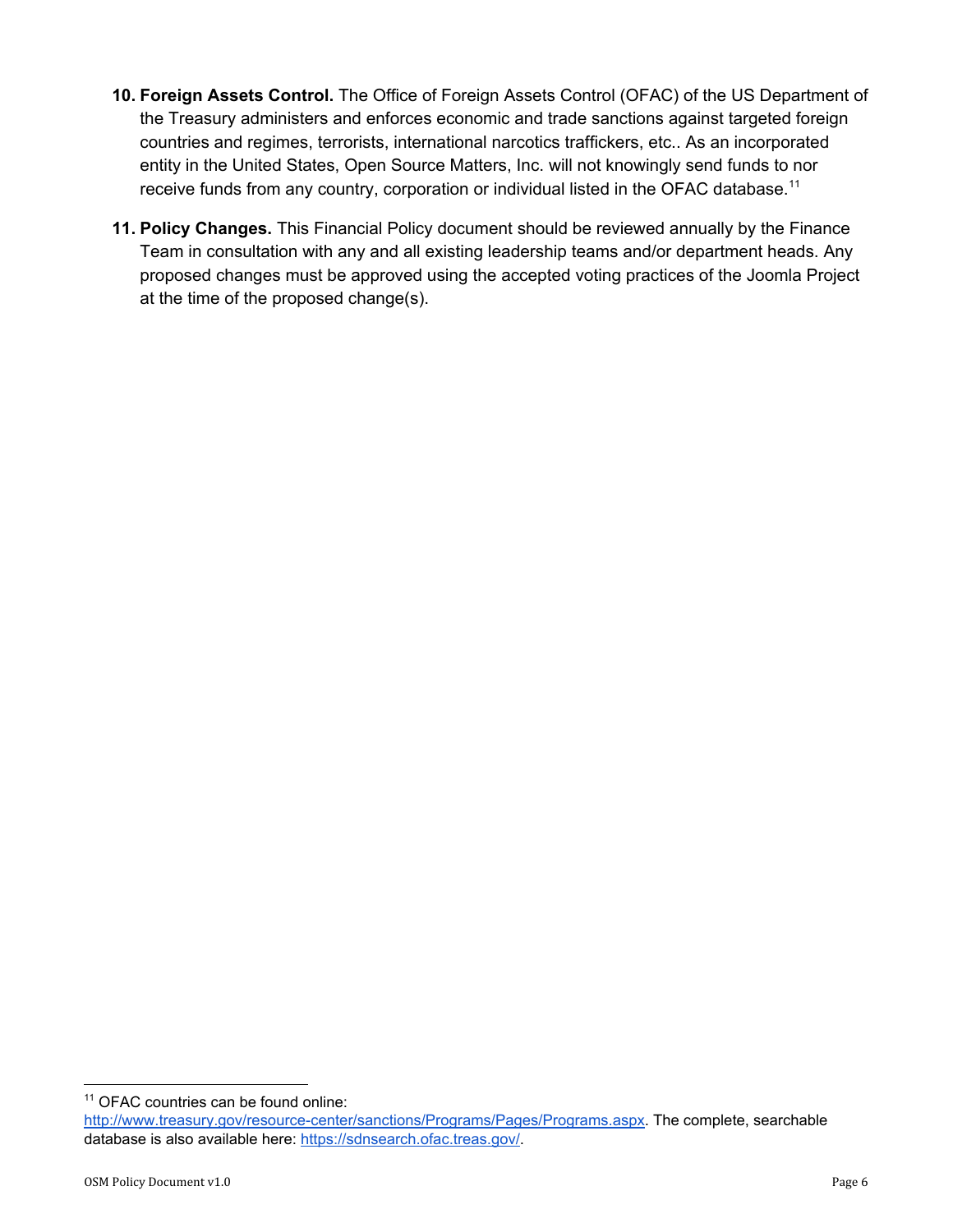# Appendix A - Unified Chart of Accounts

| 1    | <b>Assets</b>                          | $\mathbf{2}$ | <b>Liabilities</b>                                                |
|------|----------------------------------------|--------------|-------------------------------------------------------------------|
| 1000 | Cash:                                  | 2000         | Payables:                                                         |
| 1010 | Cash in bank-operating                 | 2010         | Accounts payable                                                  |
| 1020 | Cash in bank-payroll                   | 2020         | Grants & allocations payable                                      |
| 1040 | Petty cash                             |              |                                                                   |
| 1070 | Savings & short-term investments       | 2100         | <b>Accrued liabilities:</b>                                       |
|      |                                        | 2110         | Accrued payroll                                                   |
| 1100 | <b>Accounts receivable:</b>            | 2120         | Accrued paid leave                                                |
| 1110 | Accounts receivable                    | 2130         | Accrued payroll taxes                                             |
|      |                                        |              |                                                                   |
| 1115 | Doubtful accounts allowance            | 2140         | Accrued sales taxes                                               |
|      |                                        | 2150         | Accrued expenses - other                                          |
| 1200 | <b>Contributions receivable:</b>       |              |                                                                   |
| 1210 | Pledges receivable                     | 2300         | Unearned/deferred revenue:                                        |
| 1215 | Doubtful pledges allowance             | 2310         | Deferred contract revenue                                         |
| 1225 | Discounts - long-term pledges          | 2350         | Unearned/deferred revenue - other                                 |
| 1240 | Grants receivable                      |              |                                                                   |
| 1245 | Discounts - long-term grants           | 2410         | Refundable advances                                               |
| 1300 | Other receivables:                     | 2500         | Short-term notes & loans payable:                                 |
| 1310 | Employee & trustee receivables         | 2510         | Trustee & employee loans payable                                  |
| 1320 | Notes/loans receivable                 | 2550         | Line of credit                                                    |
| 1325 | Doubtful notes/loans allowance         | 2560         | Current portion - long-term loan                                  |
|      |                                        | 2570         | Short-term liabilities - other                                    |
| 1400 | Other assets:                          |              |                                                                   |
| 1410 | Inventories for sale                   | 2610         | <b>Split-interest liabilities</b>                                 |
| 1420 | Inventories for use                    |              |                                                                   |
|      |                                        |              |                                                                   |
| 1450 | Prepaid expenses                       | 2700         | Long-term notes & loans payable:                                  |
| 1460 | Accrued revenues                       | 2710         | Bonds payable                                                     |
|      |                                        | 2730         | Mortgages payable                                                 |
| 1500 | Investments:                           | 2750         | Capital leases                                                    |
| 1510 | Marketable securities                  | 2770         | Long-term liabilities - other                                     |
| 1530 | Land held for investment               |              |                                                                   |
| 1540 | Buildings held for investment          | 2810         | Gov't-owned fixed assets liability                                |
| 1545 | Accum deprec - bldg investment         |              |                                                                   |
| 1580 | Investments - other                    | 2910         | <b>Custodial funds</b>                                            |
| 1600 | <b>Fixed operating assets:</b>         |              |                                                                   |
| 1610 | Land - operating                       |              |                                                                   |
| 1620 | Buildings - operating                  | 3            | <b>Equity</b>                                                     |
| 1630 | Leasehold improvements                 |              |                                                                   |
| 1640 | Furniture, fixtures, & equip           | 3000         | Unrestricted net assets:                                          |
| 1650 | Vehicles                               | 3010         | Unrestricted net assets                                           |
| 1660 | Construction in progress               | 3020         |                                                                   |
|      |                                        |              | Board-designated net assets                                       |
| 1700 | Accum deprec - fixed operating assets: | 3030         | Board designated quasi-endowment                                  |
| 1725 | Accum deprec - building                | 3040         | Fixed operating net assets                                        |
| 1735 | Accum amort - leasehold improvements   |              |                                                                   |
|      |                                        | 3100         | Temporarily restricted net assets:                                |
| 1745 | Accum deprec - furn, fix, equip        | 3110         | Use restricted net assets                                         |
| 1755 | Accum deprec - vehicles                | 3120         | Time restricted net assets                                        |
| 1810 | Other long-term assets                 | 3200         | <b>Permanently restricted net assets:</b><br>Endowment net assets |
| 1850 | <b>Split-interest agreements</b>       | 3210         |                                                                   |
| 1910 | <b>Collections - art, etc</b>          |              |                                                                   |
| 1950 | Funds held in trust by others          |              |                                                                   |
|      |                                        |              |                                                                   |
|      |                                        |              |                                                                   |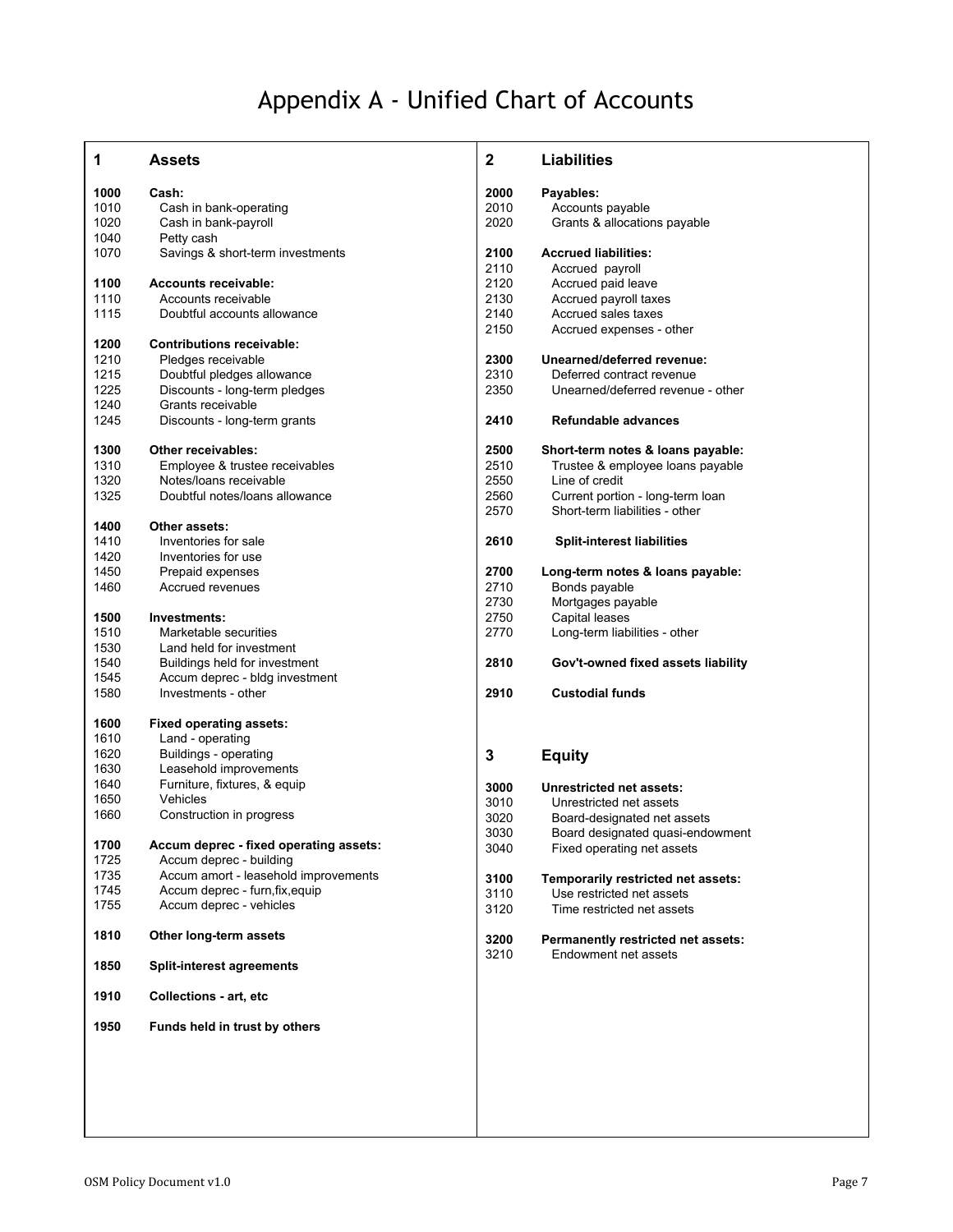| 4                    | <b>Contributions, Support</b>                                                   |
|----------------------|---------------------------------------------------------------------------------|
| 4000                 | <b>Revenue from direct contributions:</b>                                       |
| 4010-***             | Individual/small business contributions                                         |
| 4020-***             | Corporate contributions                                                         |
| 4070-***             | Legacies & bequests                                                             |
| 4075-***             | Uncollectible pledges - estimated                                               |
| 4085-***             | Long-term pledges discount                                                      |
| 4100                 | Donated goods & services revenue:                                               |
| 4110-***             | Donated professional services-GAAP                                              |
| 4120-***             | Donated other services - non-GAAP                                               |
| 4130-***             | Donated use of facilities                                                       |
| 4140-***             | Gifts in kind - goods                                                           |
| 4150-***             | Donated art, etc                                                                |
| 4200                 | Revenue from non-government grants:                                             |
| 4210-***             | Corporate/business grants                                                       |
| 4230-***<br>4250-*** | Foundation/trust grants                                                         |
| 4255-***             | Nonprofit organization grants<br>Discounts - long-term grants                   |
|                      |                                                                                 |
| 4300                 | Revenue from split-interest agreements:                                         |
| 4310-***<br>4350-*** | Split-interest agreement contributions<br>Gain (loss) split-interest agreements |
|                      |                                                                                 |
| 4400                 | <b>Revenue from indirect contributions:</b>                                     |
| 4410-***             | United Way or CFC contributions                                                 |
| 4420-***             | Affiliated organizations revenue                                                |
| 4430-***             | Fundraising agencies revenue                                                    |
| 4500                 | Revenue from government grants:                                                 |
| 4510-***             | Agency (government) grants                                                      |
| 4520-***             | Federal grants                                                                  |
| 4530-***             | State grants                                                                    |
| 4540-***             | Local government grants                                                         |
| 5                    | <b>Earned revenues</b>                                                          |
| 5000                 | Revenue from government agencies:                                               |
| 5010-***             | Agency (government) contracts/fees                                              |
| 5020-***             | Federal contracts/fees                                                          |
| 5030-***             | State contracts/fees                                                            |
| 5040-***             | Local government contracts/fees                                                 |
| 5080-***             | Medicare/Medicaid payments                                                      |
| 5100                 | Revenue from program-related sales & fees:                                      |
| 5180-***             | Program service fees                                                            |
| 5185-***             | Bad debts, est - program fees                                                   |
| 5200                 | <b>Revenue from dues:</b>                                                       |
| 5210-***             | Membership dues-individuals                                                     |
| 5220-***             | Assessments and dues-organizations                                              |
| 5300                 | <b>Revenue from investments:</b>                                                |
| 5310-***             | Interest-savings/short-term investments                                         |
| 5320-***             | Dividends & interest - securities                                               |
| 5330-***             | Real estate rent - debt-financed                                                |
| 5335-***             | Real estate rental cost - debt-financed                                         |
| 5340-***<br>5345-*** | Real estate rent - not debt-financed                                            |
| 5350-***             | Real estate rental cost - not debt-financed<br>Personal property rent           |
| 5355-***             | Personal property rental cost                                                   |
| 5360-***             | Other investment income                                                         |
| 5370-***             | Securities sales - gross                                                        |
| 5375-***             | Securities sales cost                                                           |
|                      |                                                                                 |

| 5        | <b>Earned revenues (cont.)</b>         |
|----------|----------------------------------------|
| 5400     | <b>Revenue from other sources:</b>     |
| 5410-*** | Non-inventory sales - gross            |
| 5415-*** | Non-inventory sales cost               |
| 5440-*** | Gross sales - inventory                |
| 5445-*** | Cost of inventory sold                 |
| 5450-*** | Advertising revenue                    |
| 5460-*** | Affiliate revenues from other entities |
| 5490-*** | Misc revenue                           |
| 5800     | <b>Special events:</b>                 |
| 5810-*** | Special events - non-gift revenue      |
| 5820-*** | Special events - gift revenue          |
| 6        | Other revenue                          |
| 6800     | Unrealized gain (loss):                |
| 6810-*** | Unrealized gain (loss) - investments   |
| 6820-*** | Unrealized gain (loss) - other assets  |
| 6900     | Net assets released from restriction:  |
| 6910-*** | Satisfaction of use restriction        |
| 6920-*** | LB&E acquisition satisfaction          |
| 6930-*** | Time restriction satisfaction          |
| 7        | <b>Expenses - personnel related</b>    |
| 7000     | Grants, contracts, & direct assistance |
| 7010-*** | Contracts - program-related            |
| 7020-*** | Grants to other organizations          |
| 7040-*** | Awards & grants - individuals          |
| 7050-*** | Specific assistance - individuals      |
| 7060-*** | Benefits paid to or for members        |
| 7200     | Salaries & related expenses:           |
| 7210-*** | Officers & directors salaries          |
| 7220-*** | Salaries & wages - other               |
| 7230-*** | Pension plan contributions             |
| 7240-*** | Employee benefits - not pension        |
| 7250-*** | Payroll taxes, etc.                    |
| 7500     | <b>Contract service expenses</b>       |
| 7510-*** | <b>Fundraising fees</b>                |
| 7520-*** | Accounting fees                        |
| 7530-*** | Legal fees                             |
| 7540-*** | Professional fees - other              |
| 7550-*** | Temporary help - contract              |
| 7580-*** | Donated professional services - GAAP   |
| 7590-*** | Donated other services - non-GAAP      |
|          |                                        |